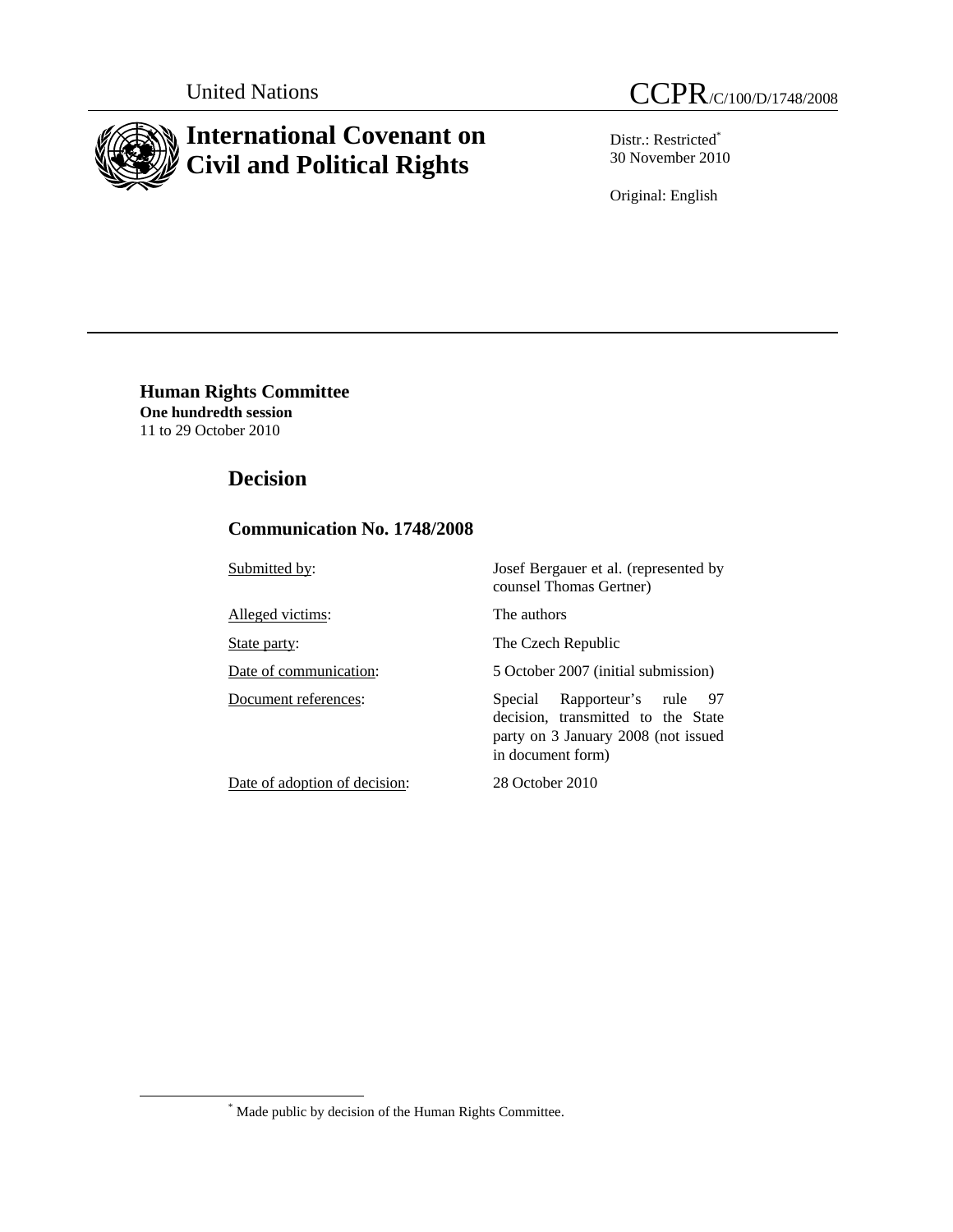| Subject matter:                    | Discrimination with<br>respect to<br>restitution of property and absence<br>of an effective remedy                                                    |
|------------------------------------|-------------------------------------------------------------------------------------------------------------------------------------------------------|
| <i>Procedural issues:</i>          | Abuse of the right of submission,<br>preclusion <i>ratione temporis</i> , <i>ratione</i><br><i>materiae</i> , failure to exhaust<br>domestic remedies |
| Substantive issues:                | Equality before the law; equal<br>protection of the law without any<br>discrimination; effective remedy                                               |
| Articles of the Covenant:          | $26; 2$ , paragraph $3$                                                                                                                               |
| Articles of the Optional Protocol: | $3, 5$ , paragraph $2(b)$                                                                                                                             |

[Annex]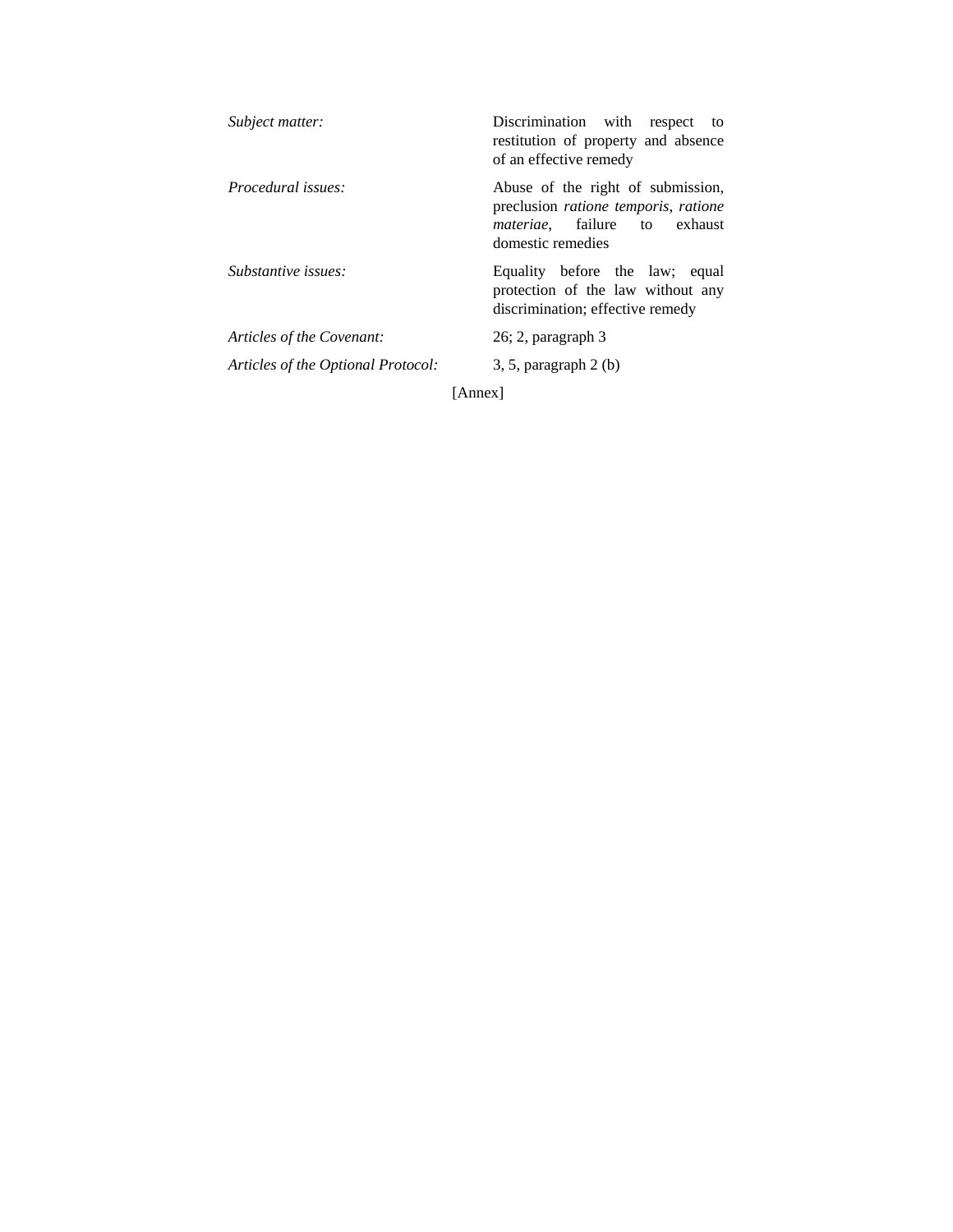### **Annex**

# **Decision of the Human Rights Committee under the Optional Protocol to the International Covenant on Civil and Political Rights (one hundreth session)**

concerning

### **Communication No. 1748/2008**

| Submitted by:          | Josef Bergauer et al. (represented by<br>counsel Thomas Gertner) |
|------------------------|------------------------------------------------------------------|
| Alleged victims:       | The authors                                                      |
| State party:           | The Czech Republic                                               |
| Date of communication: | 5 October 2007 (initial submission)                              |

The Human Rights Committee, established under article 28 of the International Covenant on Civil and Political Rights,

Meeting on 28 October 2010,

 Having concluded its consideration of communication No. 1748/2008, submitted to the Human Rights Committee on behalf of Mr. Josef Bergauer under the Optional Protocol to the International Covenant on Civil and Political Rights,

 Having taken into account all written information made available to it by the author of the communication and the State party,

Adopts the following:

#### **Decision on Admissibility**

1. The authors of this communication, dated 5 October 2007, are the following 47 persons: Mr. Josef Bergauer (born in 1928); Ms. Brunhilde Biehal (born in 1931); Mr. Friedebert Volk (born in 1935); Mr. Gerald Glasauer (born in 1969); Mr. Ernst Proksch (born in 1940); Mr. Johann Liebl (born in 1937); Mr. Gerhard Mucha (born in 1927); Mr. Gerolf Fritsche (born in 1940); Ms. Ilse Wiesner (born in 1920); Mr. Otto Höfner (born in 1930); Mr. Walter Frey (born in 1945); Mr. Herwig Dittrich (born in 1929); Mr. Berthold Theimer (born in 1930); Ms. Rosa Saller (born in 1927); Mr. Franz Penka (born in 1926); Mr. Adolf Linhard (born in 1941); Ms. Herlinde Lindner (born in 1928); Ms. Aloisia Leier (born in 1932); Mr. Walter Larisch (born in 1930); Mr. Karl Hausner (born in 1929); Mr. Erich Klimesch (born in 1927); Mr. Walther Staffa (born in 1917); Mr. Rüdiger Stöhr (born in 1941); Mr. Walter Titze (born in 1942); Mr. Edmund Liepold (born in 1927); Ms. Rotraut Wilsch-Binsteiner (born in 1931); Mr. Karl Röttel (born in 1939); Mr. Johann Pöchmann (born in 1934); Ms. Jutta Ammer (born in 1940); Ms. Erika Titze (born in 1933); Mr. Wolfgang Kromer (born in 1936); Mr. Roland Kauler (born in 1928); Mr. Johann Beschta (born in 1933); Mr. Kurt Peschke (born in 1931); Mr. Wenzel Pöhnl (born in 1932); Ms. Marianne Scharf (born in 1930);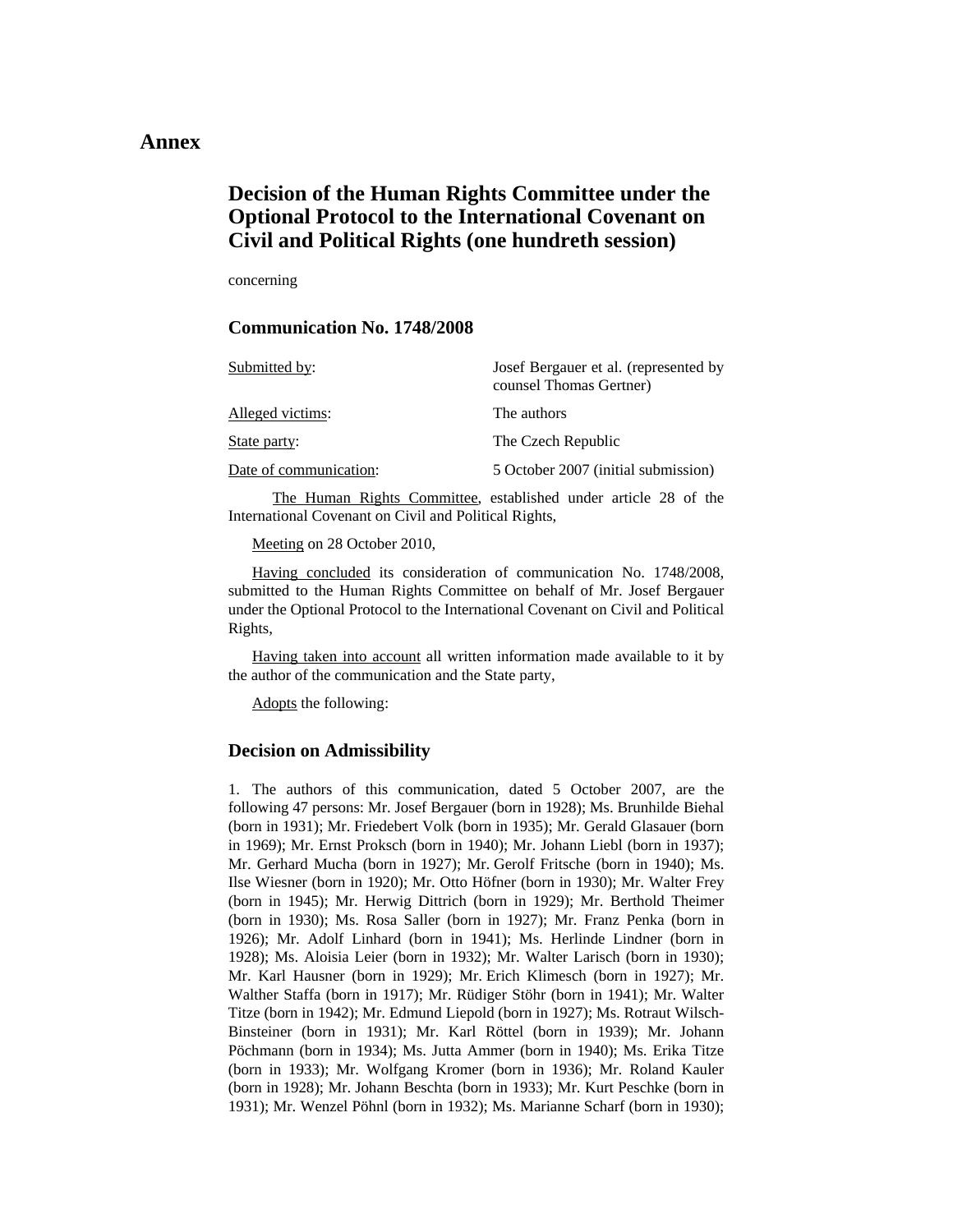Mr. Herbert Vonach (born in 1931); Mr. Heinrich Brditschka (born in 1930); Ms. Elisabeth Ruckenbauer (born in 1929); Mr. Wenzel Valta (born in 1936); Mr. Ferdinand Hausmann (born in 1923); Mr. Peter Bönisch (born in 1971); Mr. Karl Peter Spörl (born in 1932); Mr. Franz Rudolf Drachsler (born in 1924); Ms. Elisabeth Teicher (born in 1932); Ms. Inge Walleczek (born in 1942); and Mr. Günther Karl Johann Hofmann (born in 1932). They claim to be victims of a violation by the Czech Republic of articles 26 and 2, paragraphs  $3$  (a) and (b), of the International Covenant on Civil and Political Rights.<sup>2</sup> They are represented by counsel, Mr. Thomas Gertner.

#### **The facts as submitted by the authors**

2.1 The authors, or their legal predecessors, are Sudeten Germans who were expelled from their homes in former Czechoslovakia at the end of the Second World War, and whose property was confiscated without compensation. The authors state that 3,000,400 of the 3,477,000 Sudeten Germans were expelled from former Czechoslovakia and 249,900 died and that they were collectively punished without trial and expelled on the basis of their ethnicity. Sudeten Germans still feel discriminated against by the Czech Republic, as it refuses to provide them with appropriate indemnities in accordance with international law<sup>3</sup>. The authors underline that Sudeten Germans have been treated differently to victims of Communist persecution holding Czech or Slovak nationality, who were rehabilitated and granted restitution claims for injustices of less serious nature than the ones suffered by the authors.

2.2 The authors review various decrees of 1945 and 1946, which remain valid as "fossilized rights", to show that property of Sudeten Germans was confiscated, and that Czechoslovakian citizens of German or Hungarian origin were deprived of their Czechoslovak citizenship:

- a) Presidential decree of 19 May 1945 (No. 5/1945): which ordered the sequestration of private and business properties of Germans and Hungarians and administration of the property by the State ;
- b) Constitutional decree of the President of 2 August 1945 (No.33), Benes Decree: by which Czechoslovakian citizens of German or Hungarian origin were deprived of their Czechoslovak citizenship, whether they had involuntarily acquired German or Hungarian citizenship, or whether they had "confessed to their nationality". The authors or their legal predecessors all 'confessed' to their nationality, and they therefore have no possibility of regaining Czech or Slovak citizenship;
- c) Presidential decree of 25 October 1945 (No. 108): which ordered the confiscation of property owned by persons of German or Hungarian nationality previously sequestrated, with the exception of "persons who demonstrate their loyalty to the Czechoslovak Republic, have never committed any offence against the Czech or Slovak nations, and who either actively

 <sup>2</sup>  $2$  The Covenant was ratified by Czechoslovakia in December 1975 and the Optional Protocol in March 1991. The Czech and Slovak Federal Republic ceased to exist on 31 December 1992. On 22 February 1993, the Czech Republic notified its succession to the Covenant and the Optional Protocol.

<sup>&</sup>lt;sup>3</sup> The authors refer to articles 35 in conjunction with articles 40 and 41 of the Articles on Responsibility of States for Internationally Wrongful Acts.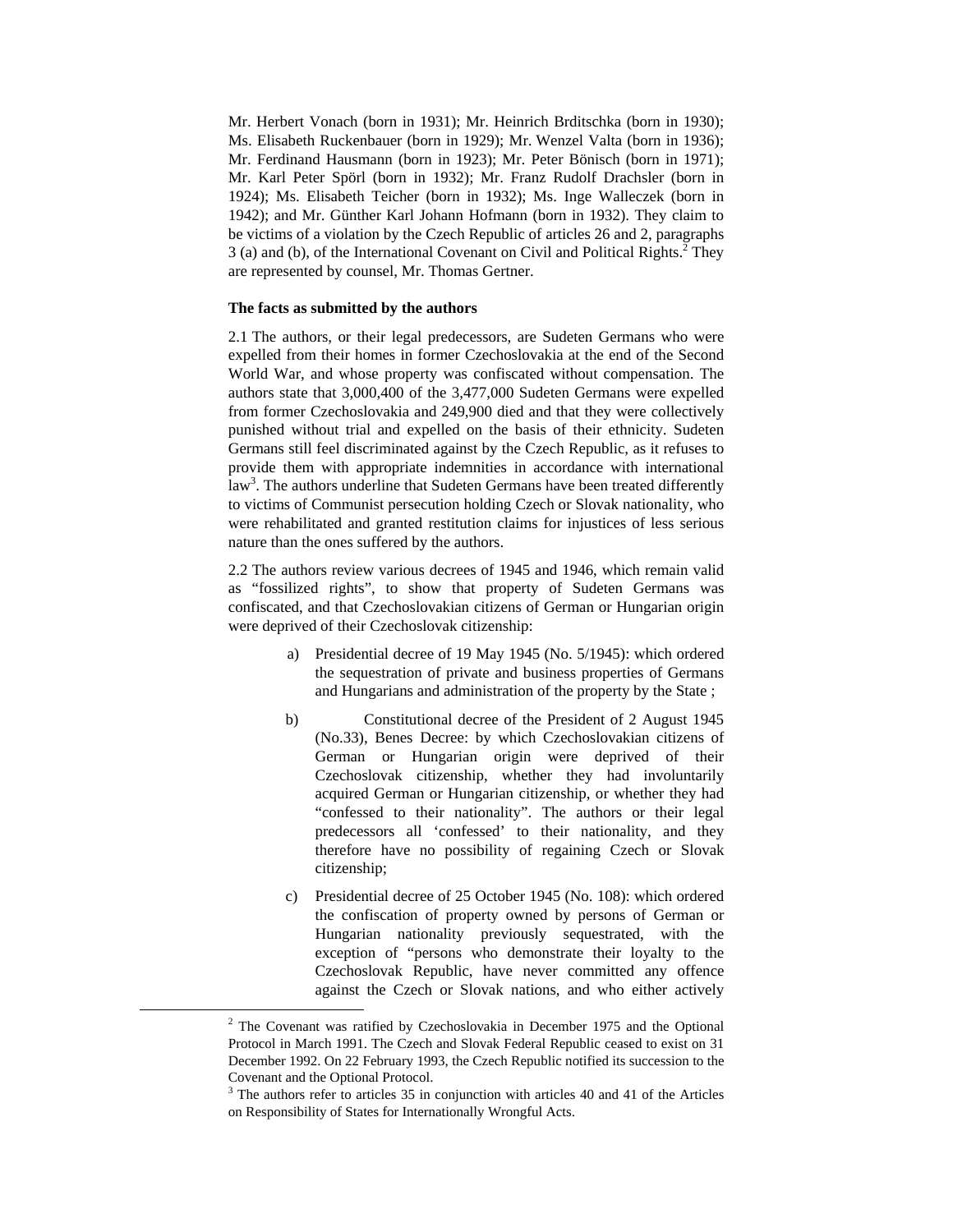participated in the fight for the liberation of the country, or have suffered under Nazi or fascist terror";

d) Law of 8 May 1946 (No.  $115)^4$ : by which all acts of violence or other criminal actions were retroactively declared legal, if they had been committed prima facie as "a contribution to the fight for the regaining of freedom for Czechs and Slovaks or as a just retaliation for actions of the occupants and their accomplices".

2.3 Due to the fact that all legal predecessors of the authors had lost their citizenship, they could not apply for restitution of their property under Law No 87/1991 of 21 January 1991 on extrajudicial rehabilitation or under Law No. 229/1991 of 21 May 1991 on the return of agricultural property. In addition to that, both Laws were limited to restitution of property that had been confiscated during the Communist regime between 1948 and 1991. On 15 April 1992, the State party passed Law No. 243/1992, which provides restricted restitution possibilities for agricultural property of German and Hungarian minorities, if the person is a Czechoslovak citizen and has not committed any offence against the Czechoslovak state. This law however is not applicable to the authors, as they or their predecessors had lost their nationality on account of the Benes presidential decree No. 33/1945. Furthermore, Law No. 30/1996 amended Law No. 243/1992 on restitution of agricultural property and introduced the requirement of continued possession of Czechoslovak citizenship.

2.4 On 13 December 2005, the European Court of Human Rights dismissed the authors' (and others) application as inadmissible<sup>5</sup>. The Court deemed that the authors' assertion on the absence of domestic remedies was unsubstantiated and it could not anticipate the outcome of proceedings brought by the applicants before the Czech courts, had such proceedings been pursued. However, even assuming that the applicants had complied with the criteria of the exhaustion of domestic remedies, the application remained inadmissible, as the applicants had no "existing possessions" within the meaning of article 1, of Protocol No. 1 to the European Convention on Human Rights (ECHR), at the time of the entry into force of the ECHR or when they filed their application. The fact that the property had been confiscated under decrees which continue to be part of the national legal system did not alter this position. Secondly, the Court held that, in absence of any general obligation to restore property which was expropriated before the ratification of the ECHR, the Czech Republic is not obliged to restore the applicants' property, and therefore this aspect of the case was deemed incompatible ratione materiae with the provisions of the Convention. In any event, the ECHR noted that the case-law of the Czech courts made the restitution of property available even to persons expropriated contrary to the Presidential decrees, thus providing for reparation. The allegations of genocide were deemed incompatible ratione temporis. As to the allegations of discrimination, the ECHR held that article 14 of the Convention does not have an independent existence and declared this part of the case also inadmissible.

 <sup>4</sup> <sup>4</sup> The authors explain that this law is still part of the Czech legal system, and therefore violates article 41(2) of the Articles of the International Law Commission on Responsibility of States for Internationally Wrongful Acts.

<sup>&</sup>lt;sup>5</sup> European Court of Human Rights, App. No. 17120/04, Bergauer and 87 others v. the Czech Republic.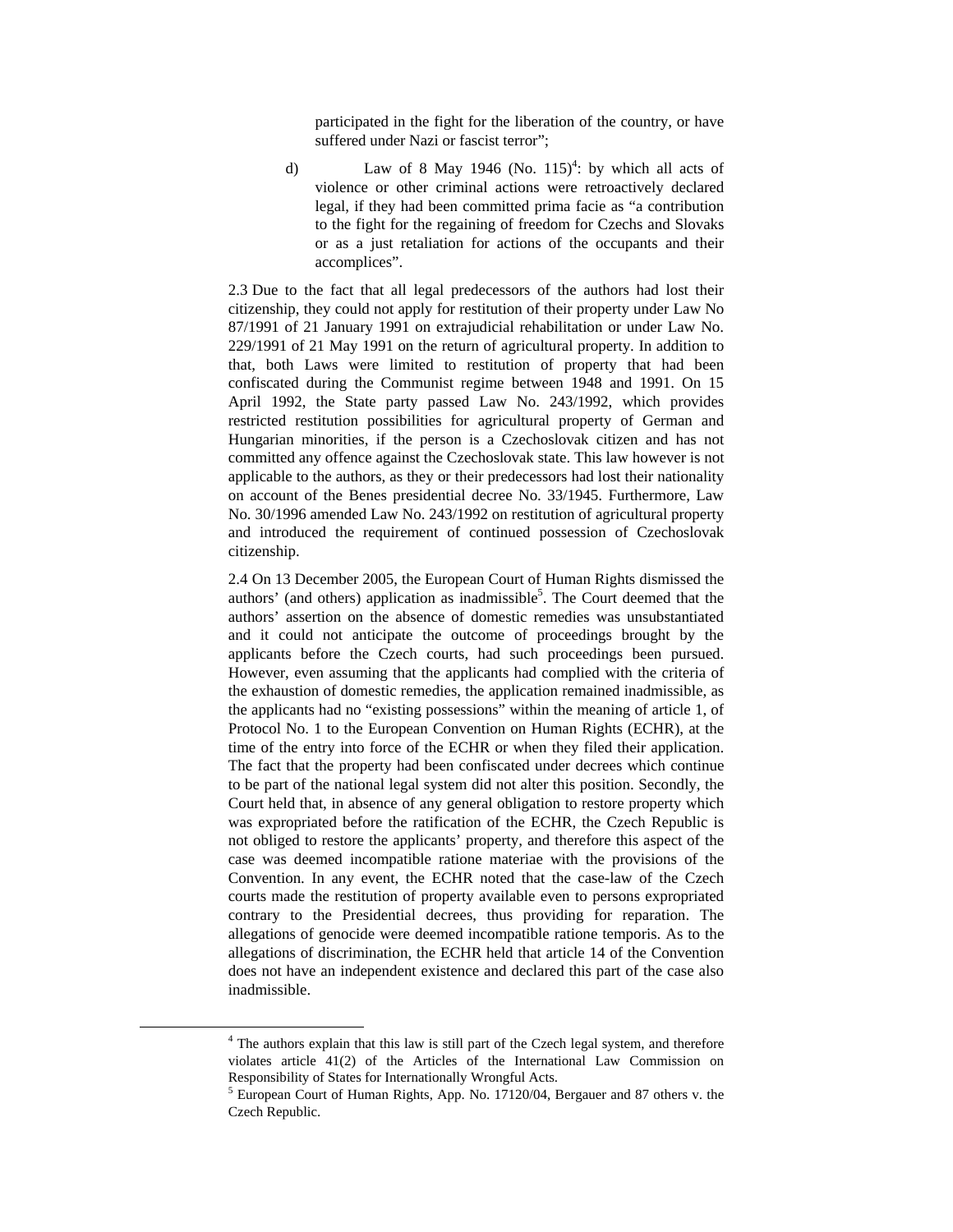#### **The complaint**

3.1 The authors submit that the State party continues to violate article 26 of the Covenant by maintaining the discriminatory laws of 1945 to 1948, and the confiscation decree. The State party, by not passing any property restitution law applicable to Sudeten Germans, is depriving the victims of their right to restitution and rehabilitation, in contrast to the rights granted to persons whose property was confiscated under the Communist regime. The authors claim that the Czech courts only apply international law that the State party has ratified, whereas they claim that all persons must be able to rely on the rules of *ius cogens* in international law, including the ILC Articles on State Responsibility. Their right to equality before the law is also violated as no laws exist which would enable them to bring their restitution claims before domestic courts.

3.2 The authors further argue that they have been collectively punished for crimes committed by Nazi Germany against Czechoslovakia and had been expelled from their homeland on account of their ethnicity. The measures taken against the Sudeten Germans amount to 'composite actions' under article 15, of the ILC Articles, and have continuing effect if these actions were already prohibited by *ius cogens* at the time when the first action was committed. This is undoubtedly the case for crimes against humanity committed against Sudeten Germans.

3.3 With regard to the exhaustion of domestic remedies in accordance with article 5, paragraph 2 (b), of the Optional Protocol, the authors submit that they have not initiated the "futile attempt to assert rehabilitation and restitution" in Czech courts, given the clear jurisprudence of the Constitutional Court and the absence of any restitution legislation applicable to Sudeten Germans. On 8 March 1995, the Constitutional Court, in the case of Dreithaler, established that the confiscation decree No. 108 of 25 October 1945 (see 2.2), on the basis of which the authors had lost their property, is part of the Czech legal system and does not breach any constitutional principles. The authors argue that resubmitting the question for examination would not lead to any different result. In another judgment of 1 November 2005 (in the case of Count Kinský), the Constitutional Court held that it was not possible to examine the lawfulness of the confiscation decree No. 108/1945.

3.4 The authors further argue that they could not invoke before domestic courts any breach of a higher norm of law, such as the Articles on Responsibility of States for Internationally Wrongful Acts, as the Constitution only recognises treaties which have been ratified, and therefore excludes claims based on rules of ius cogens. The authors submit that they are deprived of an effective remedy against the discrimination they suffered and that this constitutes a violation of article 2, paragraph 3, of the Covenant.

#### **The State party's submission on admissibility and merits**

4.1 On 3 July 2008, the State party submits its comments on admissibility and merits of the communication. It highlights that, with the exception of the municipality in which the property was situated, the authors have not provided any details on the characteristics of the property. With regard to the historical information submitted by the authors, the State party disagrees with their assertions. Referring to the findings of the Czech-German Commission of Historians, the State party corrects the figures of Sudeten Germans victims of the transfer to a maximum of 30,000 casualties.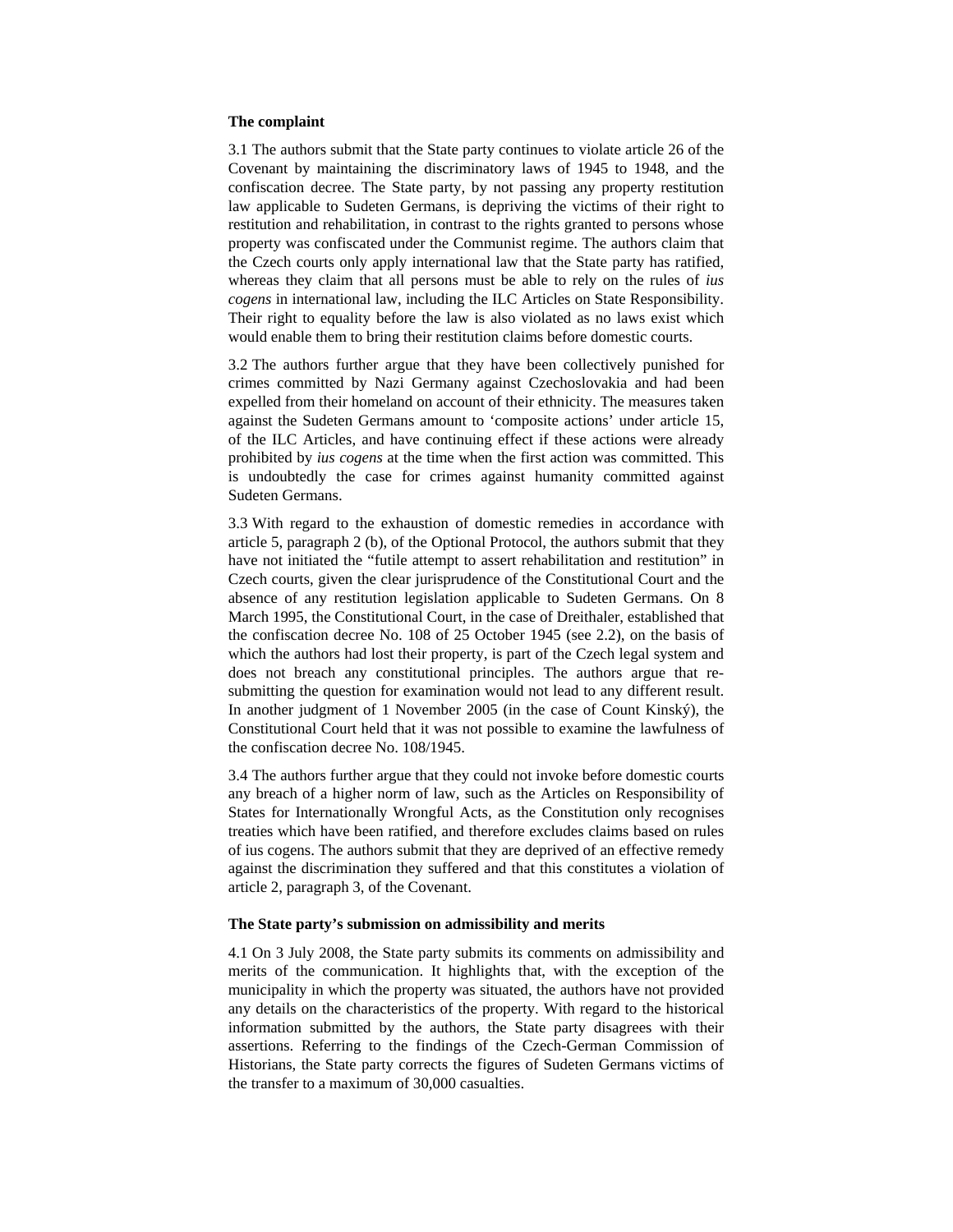4.2 The State party recapitulates the relevant international agreements, domestic legislation and practice. It cites the Agreements of the Berlin (Potsdam) Conference of 1 August 1945, in particular Article XIII, which regulates the transfer of German populations from Czechoslovakia to Germany. It further refers to the Czech-German Declaration, regarding Mutual Relations and their Future Development of 21 January 1997, and qualifies it as a political document that asserts that injustices of the past belong to the past but does not create any legal obligations. The State party further provides the official text of the following relevant domestic legislation:

- a) Presidential Decree No. 5/1945 on the Invalidation of Certain Property Transactions during the Period of Lack of Freedom and on the National Administration of the Values of Germans, Hungarians, Traitors and Collaborators, and Certain Organisations and Institutes;
- b) Presidential Decree No. 12/1945 (not cited by the authors) on the Confiscation and Accelerated Allocation of Agricultural Property of Germans, Hungarians, Traitors and Enemies of the Czech and Slovak nations;
- c) Presidential Decree No. 108/1945 on the Confiscation of Enemy Property and the National Restoration Funds;
- d) Constitutional Presidential Decree No. 33/1945 on the Adjustment of the Czechoslovak Citizenship of Persons of German and Hungarian Nationality;

e) Act No. 194/1949 on the Acquisition and Loss of Czechoslovak Citizenship;

f) Act. No. 34/1953 on Certain Person's Acquisition of Czechoslovak Citizenship.

4.3 The State party further refers to the laws aimed at mitigating the property injustices caused during the Communist regime, from 1948 to 1989, such as Act No. 87/1991 on Extra-judicial Rehabilitation and Act No. 229/1991 on Ownership of Land and other Agricultural Property, which provide that persons who are Czech citizens and have been expropriated under Presidential Decree No. 5/1945 and Act No. 128/1946 on the Invalidation of Certain Property Transactions during the period of Lack of Freedom and Claims Arising from this Invalidation and from other Infringements of Property, may be considered entitled persons if their claim, due to political persecution, had not been settled after 25 February 1948.

4.4 With regard to the admissibility of the communication, the State party submits that the communication should be declared inadmissible as incompatible with the Covenant pursuant to article 3, of the Optional Protocol. It considers the communication inadmissible ratione temporis, as the events occurred after the Second World War and thus a long time prior to the entry into force of the Covenant and the Optional Protocol, on 23 December 1975 and 12 March 1991 respectively. With regard to the authors' claim that they are victims of a continuing violation, the State party argues that confiscation is an instantaneous act and the fact that the effects of the expropriation of 1945 can still be brought before a court today, does not change the character of the initial confiscation. It further highlights that the confiscation legislation was based on an international agreement adopted by the Allies at the Potsdam conference and was considered a right of the Allies in retaliation for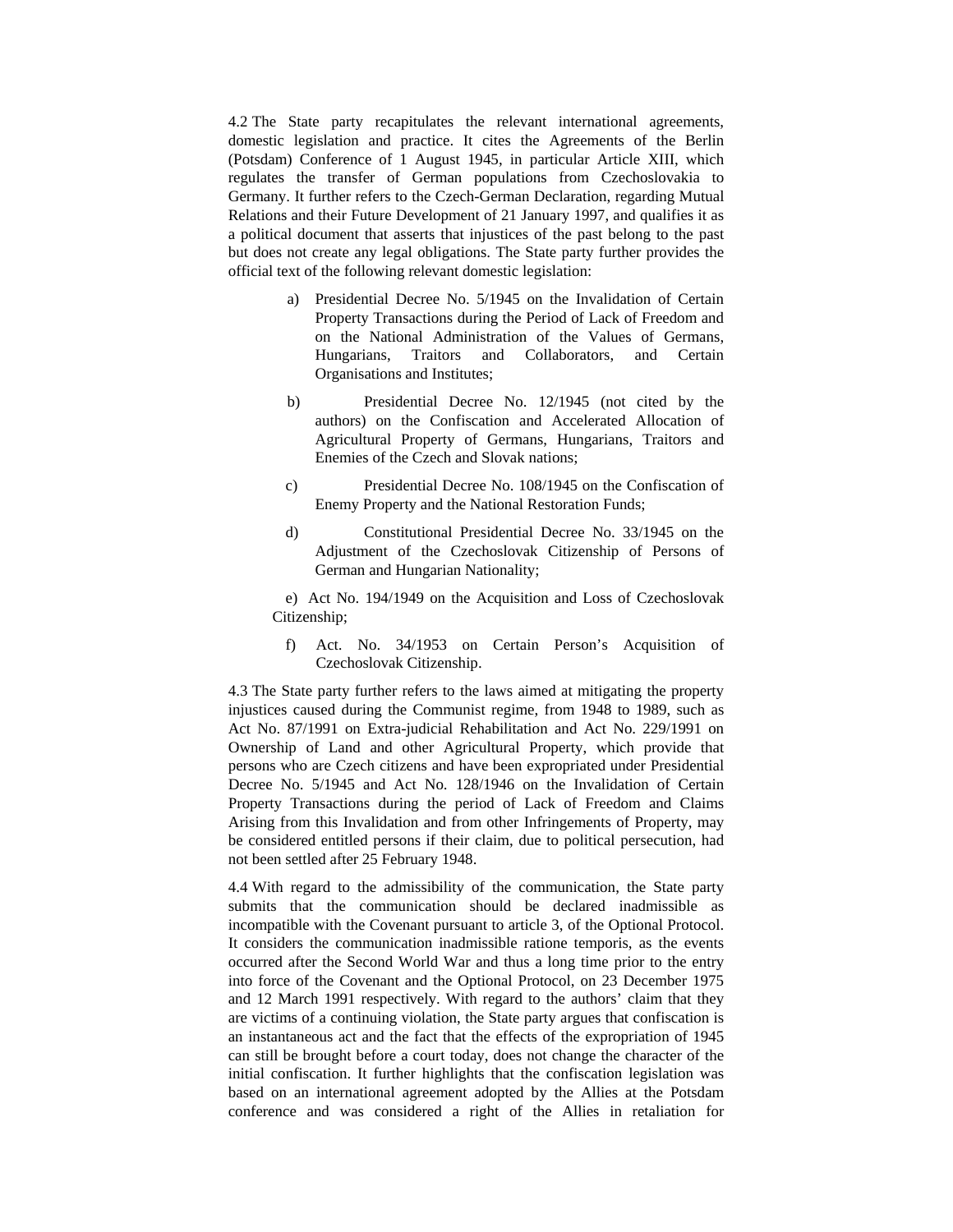international responsibility by Germany for crimes committed against the Czechoslovak people. The State party further submits that even if the events of 1945 could be examined on the basis of the Articles on Responsibility, the element of unlawfulness would be missing. It concludes that the communication should only be examined as it relates to the alleged discrimination contained in restitution laws adopted after the entry into force of the Optional Protocol on 12 March 1991.

4.5 The State party further submits that the Committee should declare the communication incompatible ratione materiae, as the authors claim relates to the right to property, which is not protected by the Covenant.

4.6 With regard to the exhaustion of domestic remedies, the State party submits that the authors have not exhausted any domestic remedies. The State party's courts have therefore not been able to examine the authors' claims with regard to discrimination and could not make a legal assessment on the facts and evidence related to the authors' property confiscation. The State party further underlines that the findings by its Constitutional Court in the case Dreithaler, date from 1995 and since then certain constitutional developments have taken place, which would require that the authors bring the matter before domestic courts. While admitting that it does not have knowledge of a case, in which property was restituted for claims lodged by Sudeten Germans on confiscations that took place before 1945, the State party argues that it could not predict if its domestic courts would not extend the restitution laws, given that the authors did not raise this question before them. It further cites the decision by the European Court of Human Rights in the application Bergauer and 89 others v. the Czech Republic, which declared the case inadmissible for non-exhaustion of domestic remedies, as it could not anticipate the outcome of proceedings brought before Czech courts, had such proceedings been pursued. Referring to Presidential and Constitutional Decrees No. 5/1945, 12/1945, 33/1945 and 108/1945, the State party asserts that persons concerned could file remedies, including judicial ones.

4.7 The State party further argues that it considers it an abuse of the right to submit a communication, as the Covenant neither provides for a right to property nor for a right to compensation for past injustices. In addition to that, the time limits to submit claims under the restitution legislation expired on 1 April 1995 under Act No. 87/1991, on 31 December 1996 under Act No. 229/1991 and on 15 July 1996 under Act No. 243/1992. The authors however only approached the Committee in October 2007, more than ten years after the expiry of national restitution legislation, without providing any reasonable explanation to justify this delay. Moreover, the State party argues that the distortion of historical facts to the authors' benefit also constitutes an abuse of the right to submit a communication.

4.8 The State party recalls the Committee's jurisprudence on issues of compensation for property seizure prior to  $1948<sup>6</sup>$ , according to which not every distinction or differentiation in treatment amounts to discrimination within the meaning of articles 2 and 26 of the Covenant. The State party highlights that there is a fundamental difference between persons whose property was

 $\overline{\phantom{a}}$ <sup>6</sup> See communication No. 643/1995, *Drobek v. Slovakia*, Inadmissibity decision adopted on 14 July 1997, paras. 6.4, 6.5; communication No. 669/1995, *Malik* v. *the Czech Republic*, Inadmissibility decision adopted on 21 October 1998; communication No. 670/1995, *Schlosser* v. *the Czech Republic*, Inadmissibility decision adopted on 21 October 1998.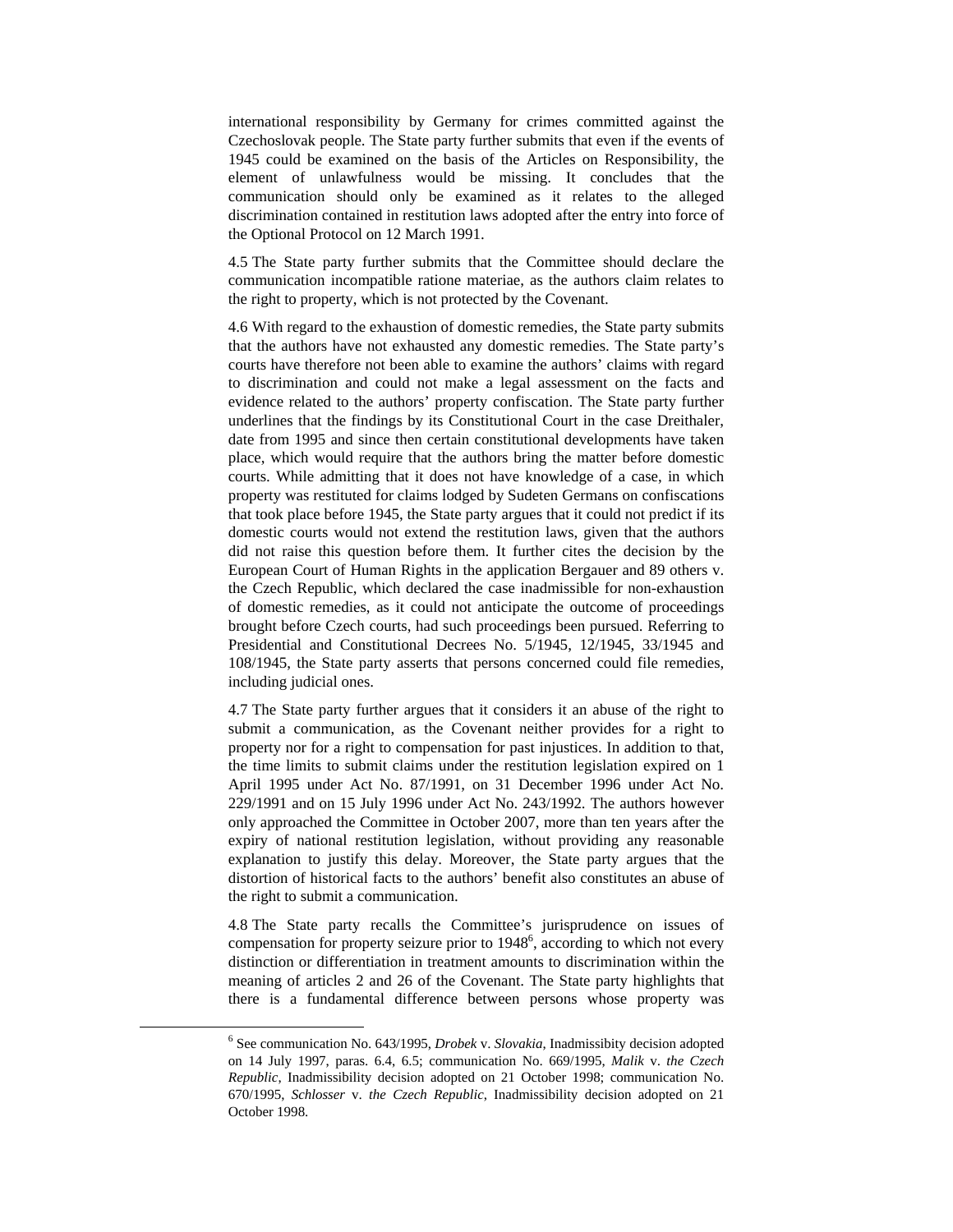confiscated because they were considered as war enemies and property confiscation during the Communist regime. It further underlines that confiscation of enemy property was based on international agreements, in particular the Potsdam Agreement, while property confiscation during the Communist regime had its grounds in domestic legislation. In this context, the State party refers to article 107 of the UN Charter, and the impediment to unilaterally and retroactively revoke measures approved in the Potsdam agreement, including enemy property seizure. The State party further submits that the communication before the Committee differs greatly from other communications, in which the Committee had found that the citizenship requirement for restitution of property seized during the Communist regime violated article 26, in as much the legislator differentiated between situations that it considered injustices of the Communist past with the aim of mitigating them feasibly.

#### **The authors' comments to the State party's observations**

5.1 On 4 November 2008, the authors comment on the State party's submission and argue that the State party had acknowledged in the German-Czech Declaration regarding Mutual Relations and their Future Development of 21 January 1997 that "much suffering and injustice was inflicted on innocent people due to their expulsion after the war with expropriation and withdrawal of citizenship and the forced resettlement of the Sudeten Germans from the then Czechoslovakia". Nonetheless, the State party still considers the collective persecution at the time legitimate. The authors reiterate that they were punished by denaturalisation, expulsion and violence, including killings on grounds of their ethnicity. The authors consider that, in violation of article 26, of the Covenant, they were victims of ethnic cleansing and made globally responsible for all crimes committed by the authorities of National Socialist Germany.

5.2 The authors explain that the aim of their communication is to induce the State party to pass a restitution law enabling Sudeten Germans and their legal successors to bring property claims before domestic courts. The State party has not made any attempt to start judicial, political and social rehabilitation for Sudeten Germans. Instead, on 24 April 2008 the Parliament passed a resolution confirming that the post-war Presidential Decrees (Benes-Decrees) were "undisputable, sacrosanct and unchangeable". In the absence of any legislation applicable to their situation, they are not able to exhaust domestic remedies. They submit that entitlement to rehabilitation could not be based on article 26, of the Covenant but needed domestic legislation for its assertion.

5.3 With regard to the State party's submission that the communication should be declared inadmissible ratione temporis, the authors maintain that ethnic cleansing is not an instantaneous act but a continuous situation. Furthermore, they consider the State party's refusal to accord restitution on the basis of Article 35 of the Articles on State Responsibility and ius cogens as one aspect of their discrimination. Referring to communication No. 1463/2006, *Gratzinger* v. *the Czech Republic*, they claim that, as victims of crimes against humanity, were not rehabilitated while victims of the Communist regime, who had been sentenced in absentia and had their property seized which they deliberately left behind, were rehabilitated.

5.4 The authors also submit additional information and clarification on historical facts and assert that the expulsion of Sudeten Germans began on 15 May 1945, thus months before the Potsdam conference. They further argue that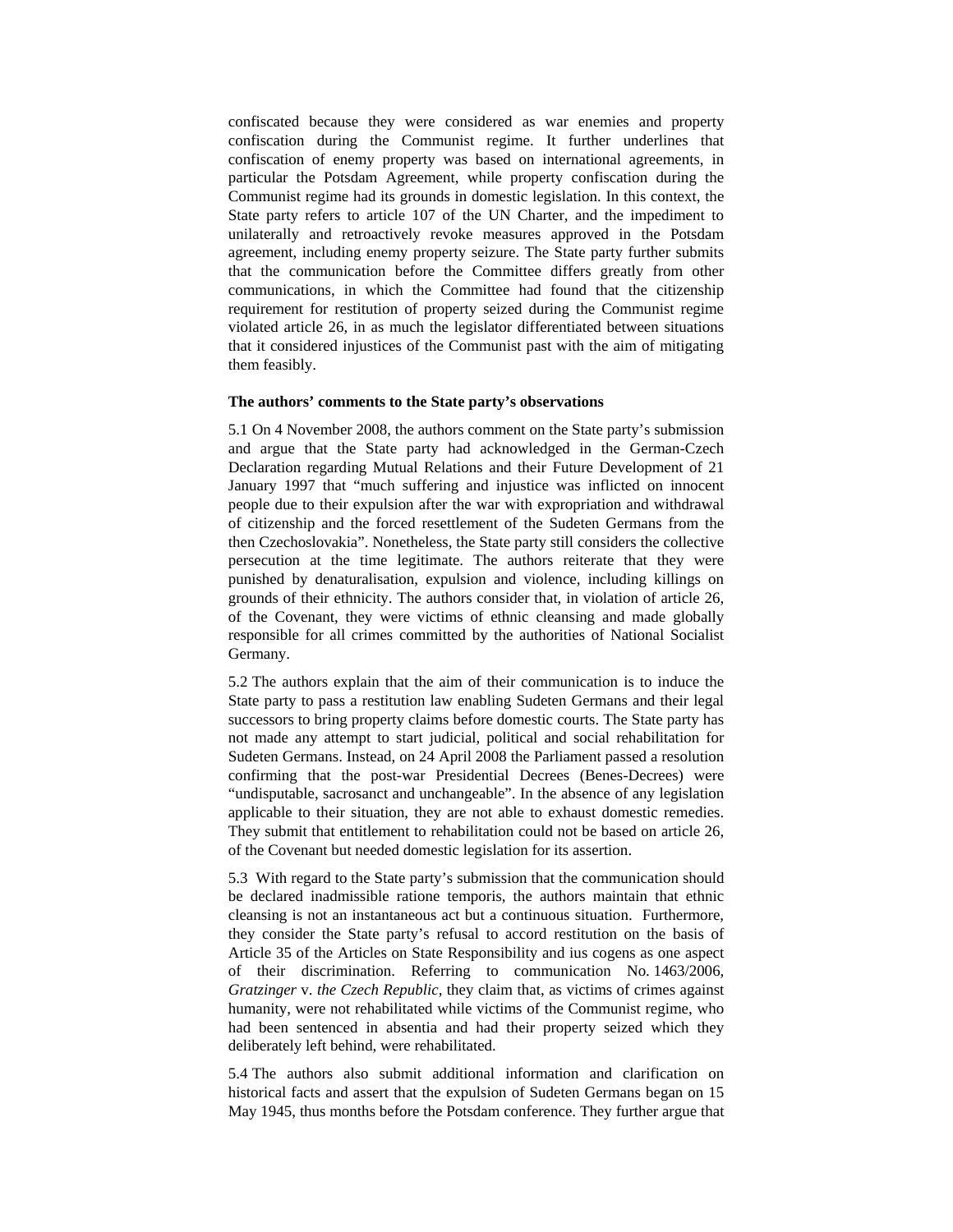the Potsdam agreement cannot be called an international treaty, as it has never been published in the UN Treaty Series.

#### **Additional submissions by the parties**

6. On 21 May 2009, the State party submits additional observations and reiterates that it does not consider the post-war transfer of Sudeten German inhabitants to be a crime against humanity. It further finds it inappropriate to compare the situation of the Sudeten Germans with the victims of the Communist regime, as the property of the Sudeten Germans was considered by the Allies as enemy property and therefore usable for reparations.

7. On 29 June and 24 November 2009, the authors reiterate their comments and highlight that the Sudeten Germans were collectively blamed for all atrocities committed by the German Reich on Czechoslovak territory, and that this fact has never been acknowledged by the State party.

#### **Issues and proceedings before the Committee**

#### *Consideration of admissibility*

8.1 Before considering any claim contained in a communication, the Human Rights Committee must, in accordance with rule 93 of its Rules of Procedure, decide whether or not the communication is admissible under the Optional Protocol to the Covenant.

8.2 The Committee notes that certain facets of the same matter have already been considered by the European Court of Human Rights, which declared the application on 13 December 2005 inadmissible. The Committee observes that the present case is not being examined under another procedure of international investigation or settlement and, therefore, concludes that article 5, paragraph 2 (a), of the Optional Protocol is not an obstacle in the present case.

8.3 The Committee notes the State party's argument that the communication should be declared inadmissible *ratione temporis* pursuant to article 1 of the Optional Protocol, because the events occurred a long time prior to the entry into force of the Covenant and the Optional Protocol and confiscation is an instantaneous act. It also notes the authors' claim that they are victims of a continuous violation. With regard to the application *ratione temporis* of the International Covenant on Civil and Political Rights and the Optional Protocol for the State party, the Committee recalls that the Covenant entered into force on 23 December 1975 and the Optional Protocol on 12 March 1991. It observes that the Covenant cannot be applied retroactively. The Committee observes that the authors' property was confiscated in 1945, at the end of the Second World War. It further observes that this was an instantaneous act without continuing effects. Therefore, the Committee considers that, pursuant to article 1, of the Optional Protocol, it is precluded *ratione temporis* from examining the alleged violations that occurred prior to the entry into force of the Covenant and the Optional Protocol for the State party.<sup>7</sup>

9. The Human Rights Committee therefore decides:

 <sup>7</sup> See Communication No. 275/1988, *S.E. v. Argentina*, Inadmissibility decision adopted on 26 March 1990, para. 5.2; Communication No. 573/1994, *Atkinson et al. v. Canada*, Inadmissibility decision adopted on 31 October 1995, para. 8.2; Communication No. 579/1994, *Warenbeck v. Australia*, Inadmissibility decision adopted on 27 March 1997, paras. 9.2, 9.3; Communication No. 601/1994, *Drake and Drake v. New Zealand*, Inadmissibility decision adopted on 3 April 1997, paras. 8.2, 8.3.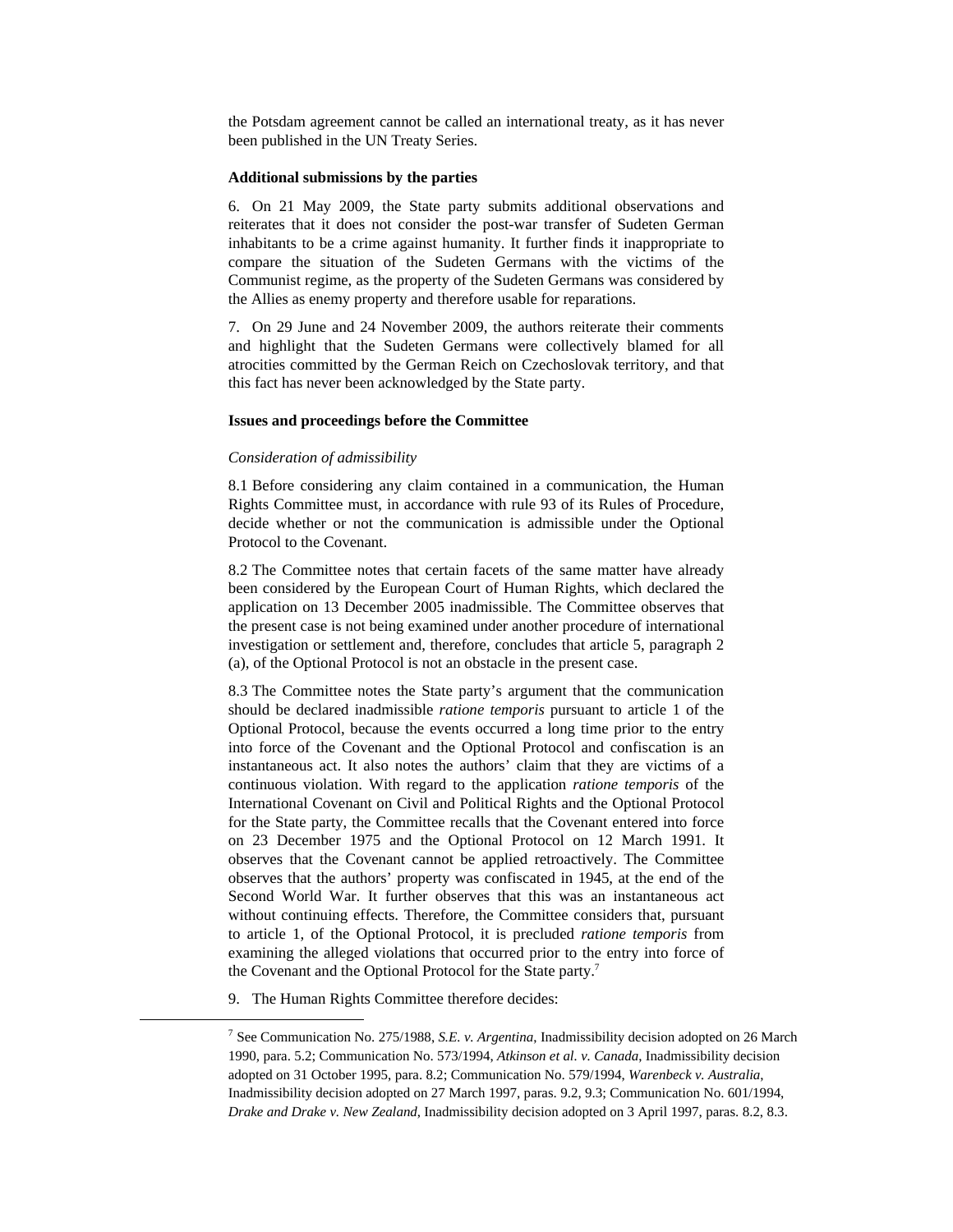(a) That the communication is inadmissible under article 1, of the Optional Protocol;

(b) That this decision shall be communicated to the State party and to the authors.

 [Adopted in English, French and Spanish, the English text being the original version. Subsequently to be issued also in Arabic, Chinese and Russian as part of the Committee's annual report to the General Assembly.]

 $\ddot{\phantom{a}}$